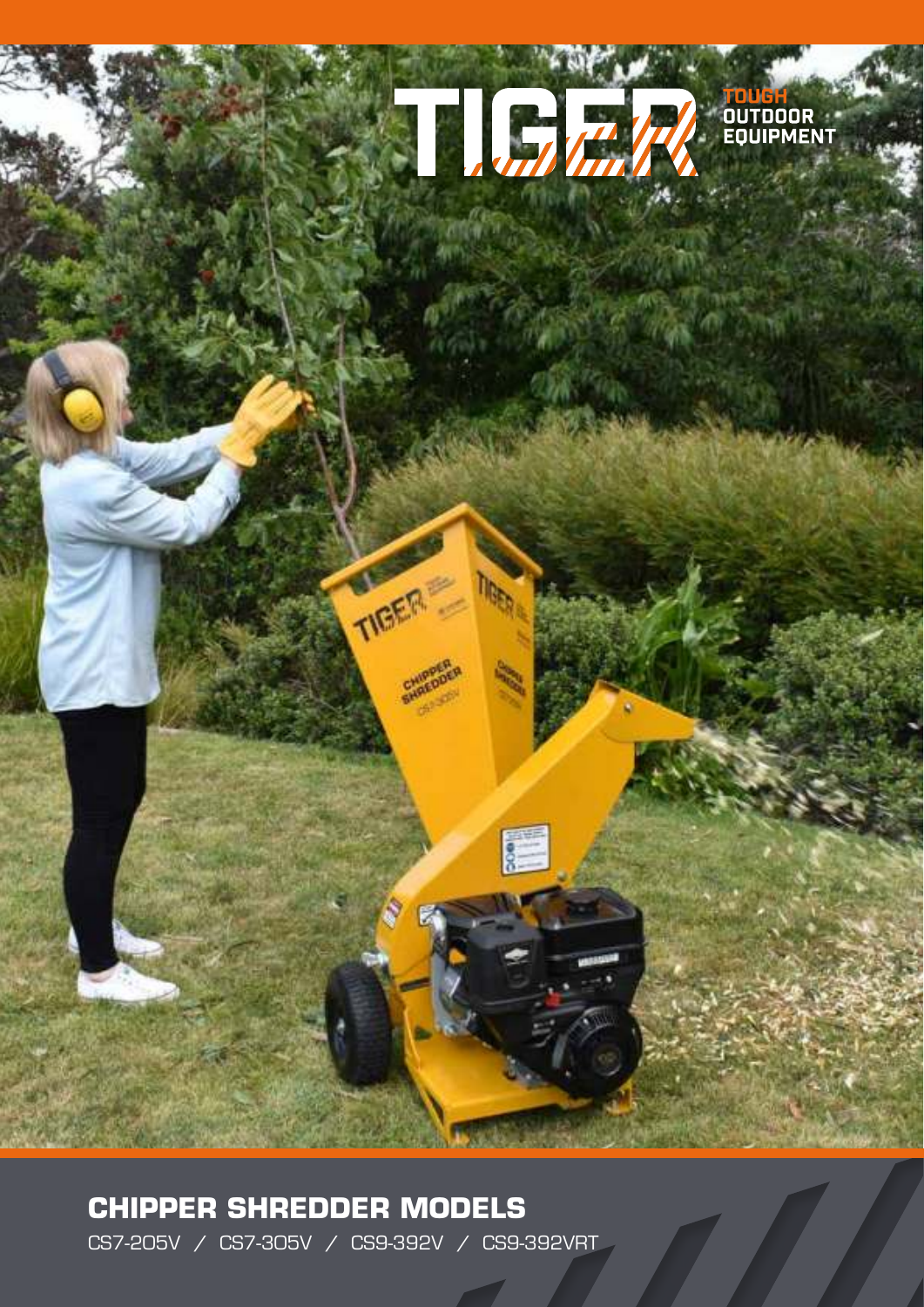#### PERFECTED FOR ACCLIMATISED **PERFORMANCE**

Being involved with some of the best brands of machinery in the world leads us to accept nothing less than the best possible performance.

Having large properties to maintain has led us to an awareness of the work involved in grounds maintenance. Constantly maintaining a beautiful property and **using the waste in an environmentally friendly, sustainable way with limited time and effort** has become an absorbing objective for us.

For over 30 years we had extensive exposure to chippers and chipper shredders from manufacturers around the world but found short comings with all of them.

We decided to design and build a machine that overcame these short comings. We were able to draw on the best features of all the equipment we'd had experience with and then add our own ideas.

### THE TIGER RANGE

Today's TIGER Chipper Shredder range is the result of this, plus years of testing, refinement, and customer feedback from the hundreds of machines we have produced.

We know you will find the TIGER a very productive machine that's **easy and enjoyable to use** and quickly produces great mulch from a wide variety of trees and plants.

The shredded material is nice to handle and will compost quickly, retain moisture, control weeds and feed your garden.

Teaming up your TIGER with a Walker Mower to create a ride-on chipper shredder even more work and eliminates the need to gather up shredded material – simply shred into the catcher and ride away!

#### **Enjoy your TIGER in your garden.**

*Manufactured in New Zealand by Stevens Manufacturing a division of Stevens Products Ltd.*

## THE STORY OF TIGER CHIPPER SHREDDERS

Designed and manufactured in New Zealand by Stevens Manufacturing - A third generation family business.

From our beginnings in mid-70's up to today we have been involved in engineering, manufacturing, property maintenance and since the early 80's in the Outdoor Power Equipment (OPE) industry.

This has developed in us a passion for machinery that makes grounds maintenance **easy and enjoyable** while achieving the **best result** in the **shortest time.**

TIGER FAMILY CS7-205V / CS7-305V CS9-392V / CS9-392VRT





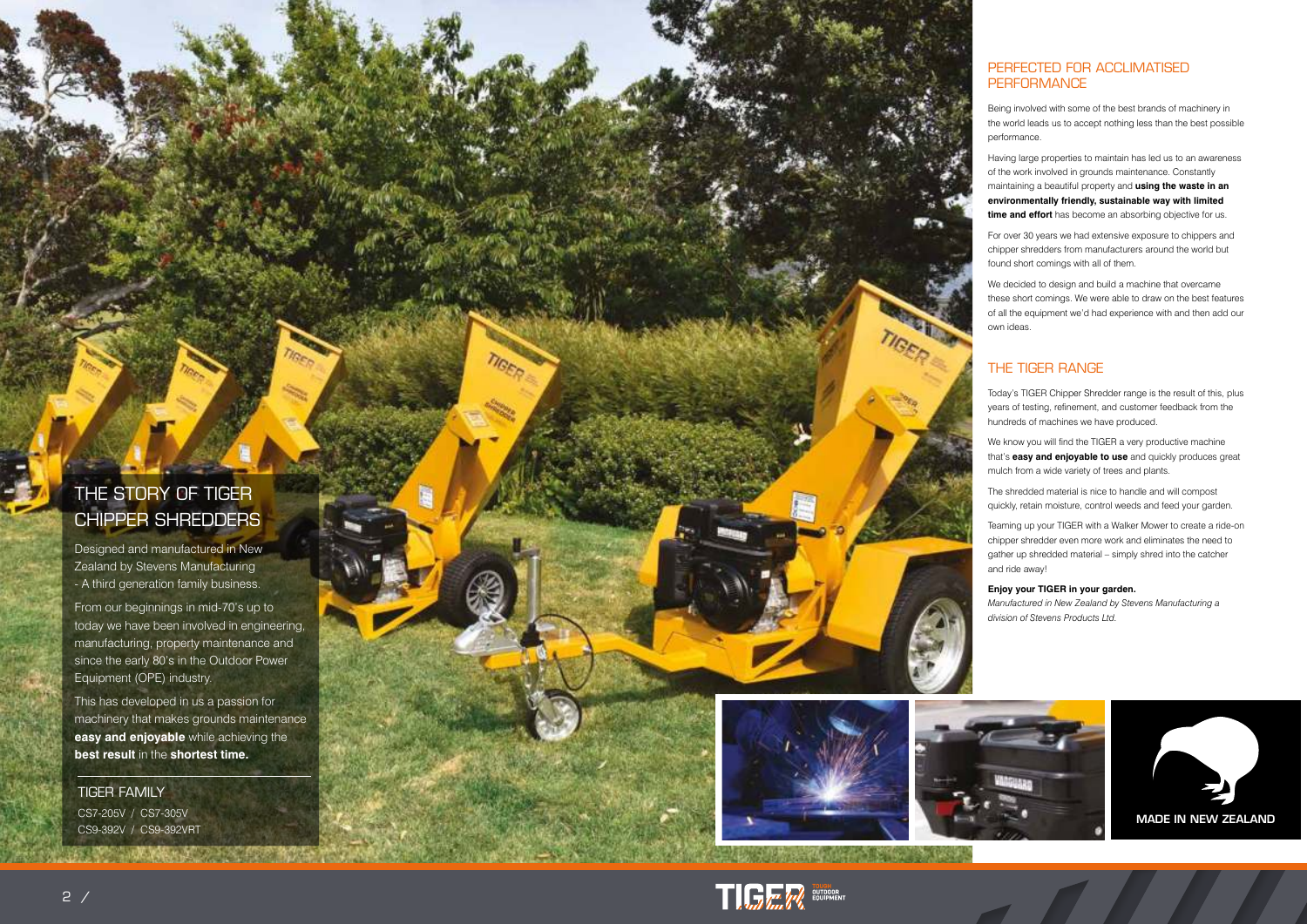# DESIGNED SMARTER FOR EASE OF USE BUILT STRONG FOR HIGH PERFORMANCE

TIGER - TOUGH OUTDOOR EQUIPMENT FOR ALL YOUR CHIPPING AND SHREDDING NEEDS

#### **DIAMOND-SHAPED CHUTE**

- Diamond-shaped feed chute for easier feeding
- Single infeed chute for BOTH chipping and shredding
- Up to 70mm (CS7) & 90mm (CS9) branch capacity.

#### **EASY COLLECTION**

• Adjustable, raised output chute to direct your mulch to the wheelbarrow, trailer or garden bed

#### **EASY TO MOVE**

- Large, comfortable, integrated handles for easy movement
- Large pneumatic wheels for increased manoeuvrability and transport around the property

#### **CHIP**

• Two blades cutting against a toughened anvil chip branches into small manageable sizes for faster composting.

#### **SHRED**

• Six double-edged shredder knives mulch green waste in the same chute. No unnecessary separation of separation of branch and foliage.

#### **REDUCE RECYCLE**

• Two fixed gates hold garden waste in the cutting chamber, producing finer mulch for greater volume reduction and faster composting.

#### **LOW MAINTENANCE**

- Double-edged chipper blades for extended life of wearable parts
- Reversable chipping Anvil with four usable edges is manufactured from tough abrasion and wear resistant steel for long life.
- Double-sided flail shredder knives for extended life of wearable parts
- Reversable chipping knives are manufactured from long lasting hardened carbon steel
- High performance, reliable Vanguard Engines

### **REDUCE / REUSE / RECYCLE**

Take care of trees, yard debris, and green waste (hedge clippings, old plants and leaves) in your yard, lifestyle block or farm. The TIGER Chipper Shredder is a versatile, easy to use all-in-one chipper shredder, that chips branches up to 70mm (CS7) & 90mm (CS9) in diameter, and shreds green waste to a fine mulch. The cleverly designed, single diamond-shaped chute feeds easier, for simpler, more comfortable use.







# KEY FEATURES



Diamond shaped feed chute designed for easier feeding Chipping and Shredding in a single chute



Reversible high quality steel Chipper knives for long life High exit chute for discharging into trailer or onto gardens



Fixed gate for consistent, fine mulch





Reversible high quality steel, serrated flail knives for fine mulch and long life



Reversible four sided-abrasion resistant anvil for long life Large pneumatic wheels for easy movement



Reliable, commercial quality Vanguard Engines

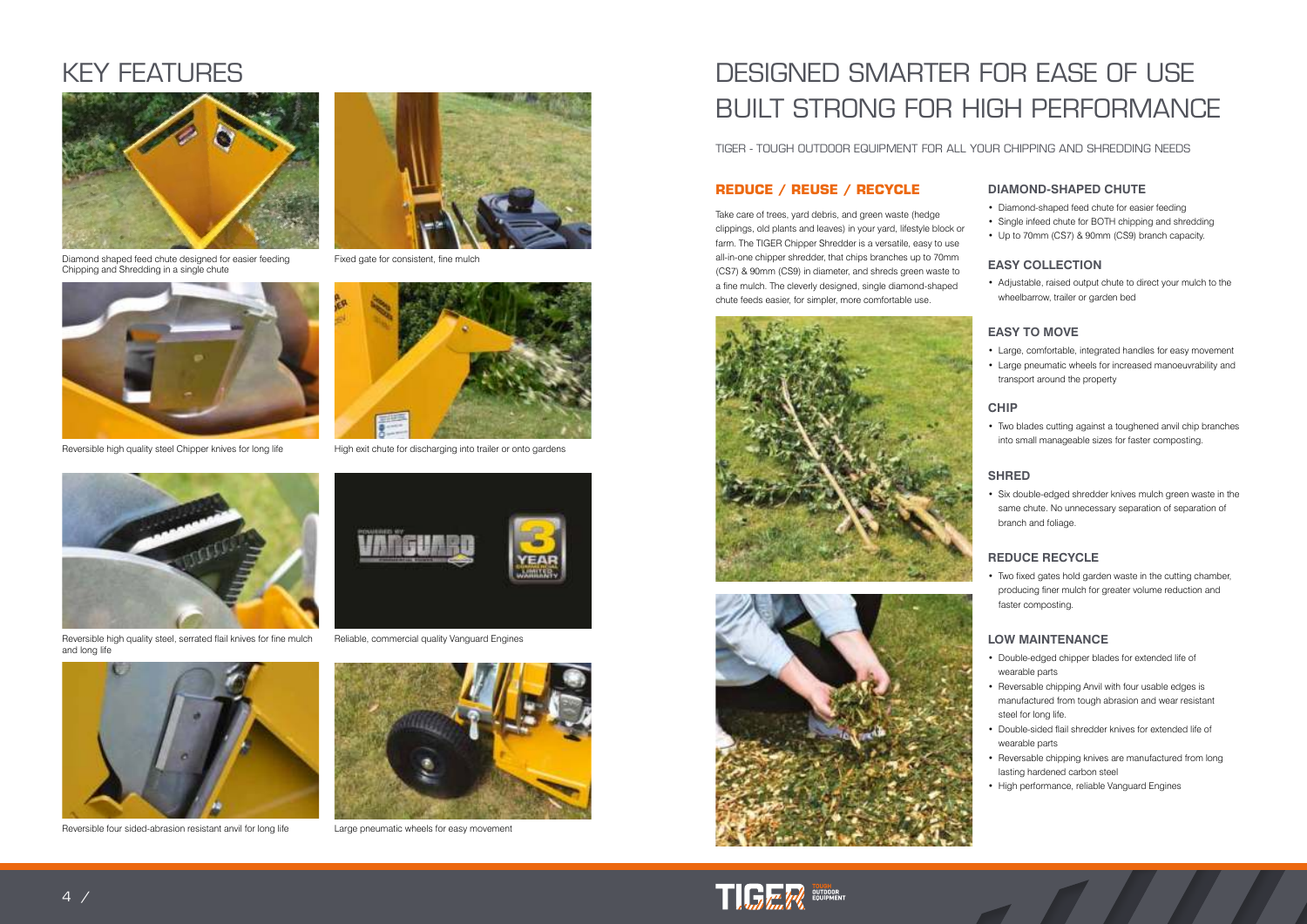#### **CS7-205V – 6.5 HP Vanguard Engine CS7-305V – 10 HP Vanguard Engine**





|                      | <b>TIGER CS7-305V</b>                       |
|----------------------|---------------------------------------------|
|                      | 2-in-1 Chipper Shredder                     |
|                      | 70mm (2.75")                                |
|                      | 390mm x 390mm                               |
| ge tool steel blades | 2 x 80mm long double edge tool steel blades |
|                      | 6 x serrated flail blades                   |
|                      | Gravity / Self Feed                         |
| clutch               | 2 x B section yee belt and clutch           |
|                      | 11" Pneumatic wheels                        |
|                      | Vanguard 305cc (10HP)                       |
|                      | 5.3 Litres / 91 Unleaded                    |
|                      | 24 Month registered or                      |
|                      | 12 month non-registered                     |
|                      | 3 Year warranty                             |
| mm                   | 1200mm x 1325mm x 830mm                     |

Great for the home garden or lifestyle block the CS7 TIGER Chipper Shredder models are versatile, easy to use all-in-one chipper shredders, that chip branches up to 70mm in diameter, and shreds green waste to a fine mulch. The cleverly designed, single diamond-shaped chute feeds easier, for simpler, more comfortable use. Turn trees, yard debris, and green waste (hedge clippings, old plants and leaves) into valuable

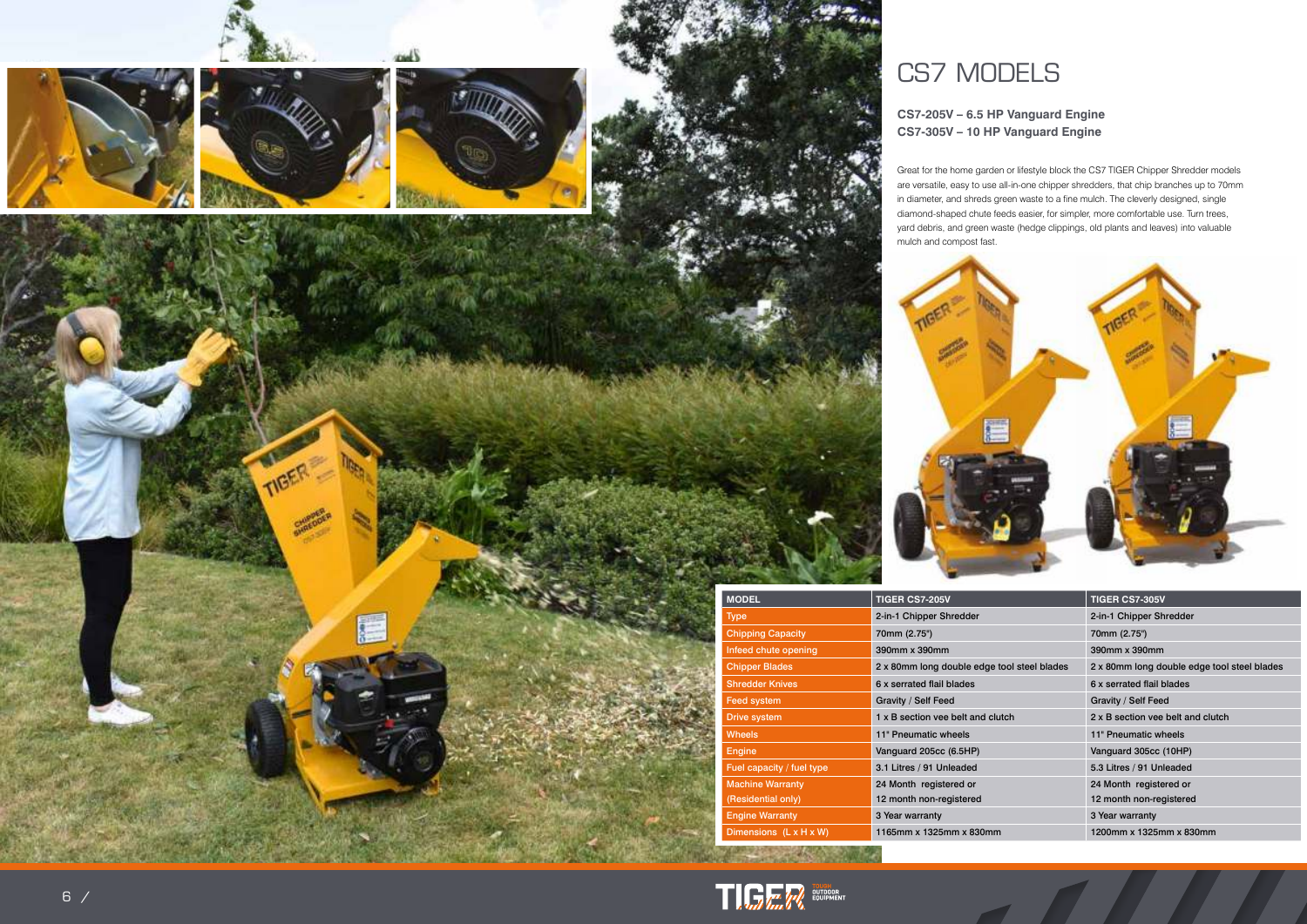







# CS9 MODELS

#### **CS9-392V – 13 HP Vanguard Engine CS9-392VRT – 13 HP Vanguard - Road towable version**

| <b>MODEL</b>              | TIGER CS9-392V                               | <b>TIGER CS9-392VRT</b>                      |
|---------------------------|----------------------------------------------|----------------------------------------------|
| <b>Type</b>               | 2-in-1 Chipper Shredder                      | 2-in-1 Chipper Shredder                      |
| <b>Chipping Capacity</b>  | 90mm (3.5")                                  | 90mm (3.5")                                  |
| Infeed chute opening      | 480mm x 520mm                                | 480mm x 520mm                                |
| <b>Chipper Blades</b>     | 2 x 185mm long double edge tool steel blades | 2 x 185mm long double edge tool steel blades |
| <b>Shredder Knives</b>    | 6 x serrated flail blades                    | 6 x serrated flail blades                    |
| <b>Feed system</b>        | Gravity / Self Feed                          | Gravity / Self Feed                          |
| Drive system              | 2 x B section yee belts and clutch           | 2 x B section yee belts and clutch           |
| <b>Wheels</b>             | 15.5" x 6" Pneumatic wheels                  | 15.5" x 6" Pneumatic wheels                  |
| <b>Engine</b>             | Vanguard 392cc (13HP)                        | Vanguard 392cc (13HP)                        |
| Fuel capacity / fuel type | 6.6 LT / 91 Unleaded                         | 6.6 LT / 91 Unleaded                         |
| <b>Machine Warranty</b>   | 24month registered or                        | 24month registered or                        |
|                           | 12 month non-registered warranty             | 12 month non-registered warranty             |
| <b>Engine Warranty</b>    | 3 Year warranty                              | 3 Year warranty                              |
| Dimensions (L x H x W)    | 1345mm x 1515mm x 1000mm                     | 2360mm x 1630mm x 1220mm                     |

**TIP THE WAY AND SUPPRENT** 

Art a Britain

The CS9 TIGER Chipper Shredder models are made for serious work.

Versatile, easy to use all-in-one chipper shredders that chip branches up to 90mm in diameter, and shred green waste to a fine mulch. Large wheels and great balance for easy movement combined with loads of power for high production make this chipper shredder an outstanding performer.

A well-balanced chipper shredder that can take care of tree, yard debris and green waste (hedge clippings, old plants and leaves). Great for the large garden, lifestyle

block or rental centre.

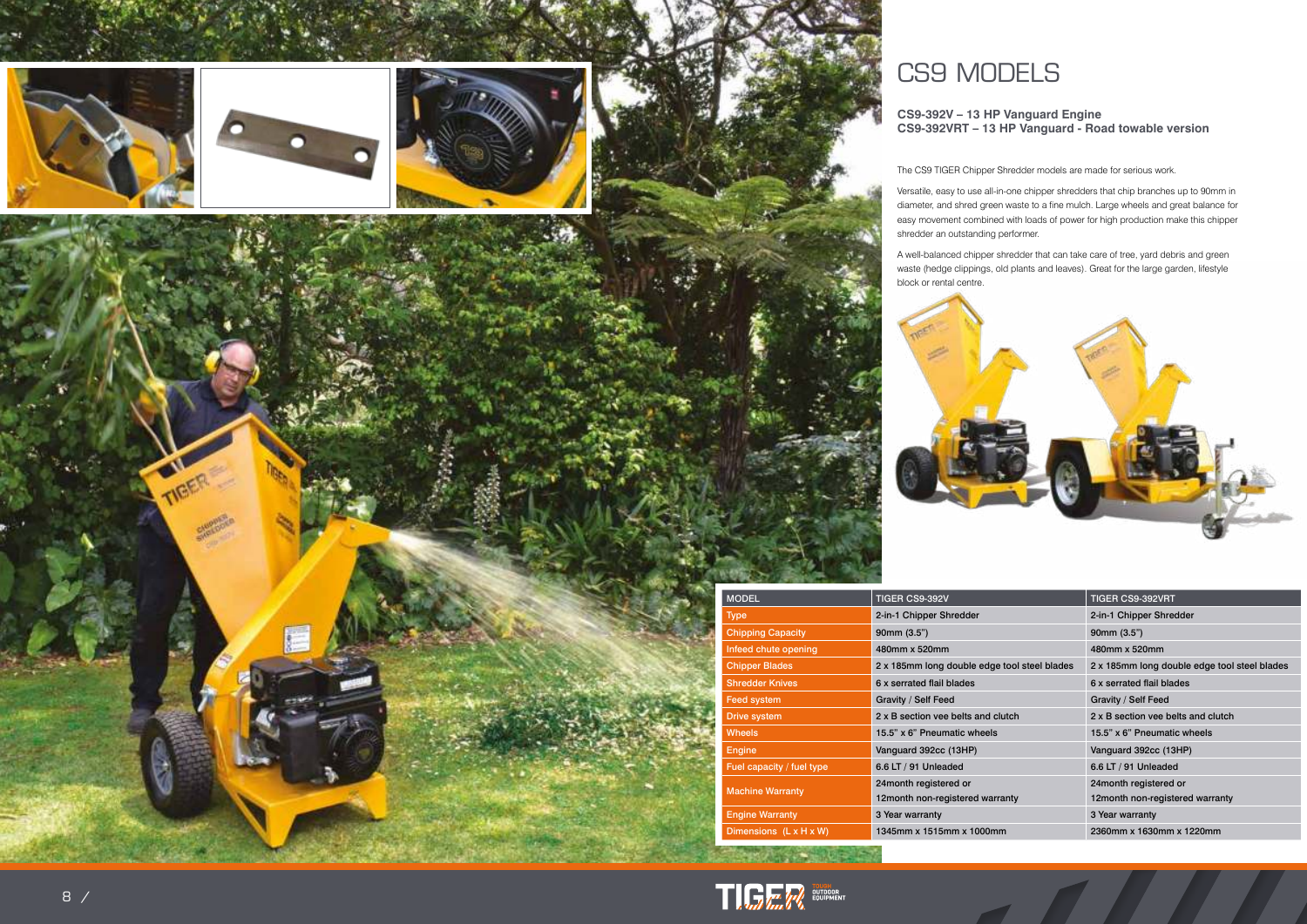## **ACCESSORIES**

#### **REMOVABLE DRAW BAR KIT**

Tool-free installation and removal. Just insert, twist and go!

- 1) Insert spring loaded draw bar into guide on base.
- 2) Turn until it clicks.
- 3) Connect to your mower and go.

#### **TIGER TURNTABLE KIT FOR WALKER GHS MOWERS**

Teaming up your TIGER with a Walker Mower to create a ride-on Chipper Shredder saves even more work and eliminates the need to gather up shredded material simply shred into the catcher and drive away!

Connect the CS7 TIGER Turntable Kit to the Walker Mower with the Draw Bar Kit and then simply rotate the TIGER Chipper Shredder chute a quarter turn to collect the mulch in the Walker Mower GHS Catcher box.

- 1) Insert the TIGER catcher door into the Walker GHS Catcher box.
- 2) Rotate the TIGER Chipper Shredder a quarter turn and adjust the output chute height to the correct position.
- 3) Start collecting your garden waste for removal.



| <b>ACCESSORIES</b>                                                          | P/N   |
|-----------------------------------------------------------------------------|-------|
| Lawn Tractor Draw Bar Kit (fits only CS7 models)                            | 1460  |
| Lawn Tractor Draw Bar Kit (fits only CS9 models)                            | 1660T |
| TIGER Turntable Kit for Walker GHS Mowers (7 bu)<br>(fits CS7 models only)  |       |
| TIGER Turntable Kit for Walker GHS Mowers (10 bu)<br>(fits CS7 models only) |       |